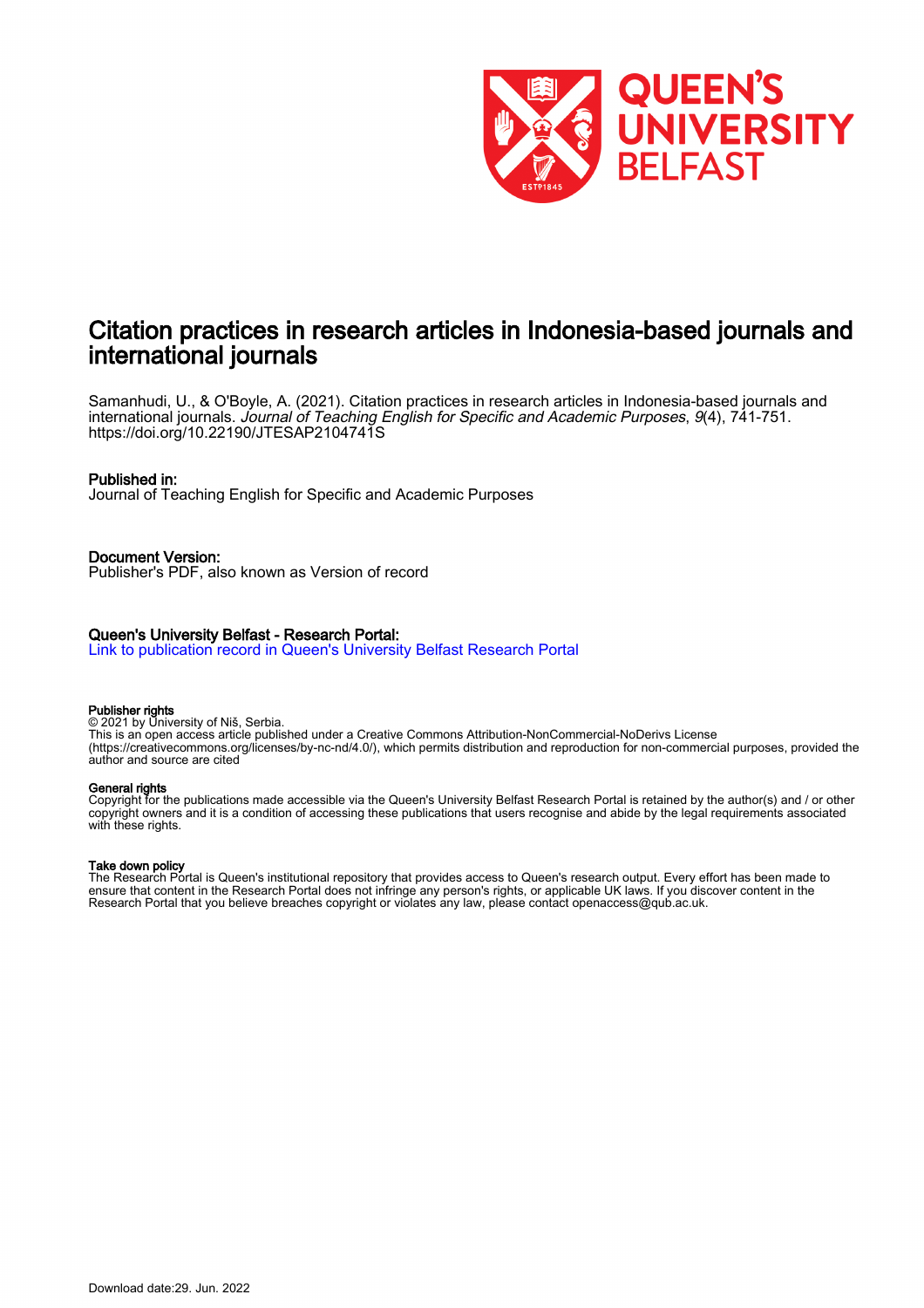**THE JOURNAL OF TEACHING ENGLISH FOR SPECIFIC AND ACADEMIC PURPOSES** Vol. 9, N<sup>o</sup> 4, Special Issue, 2021, pp. 741−751

UDC: 811.111'276.6 https://doi.org/10.22190/JTESAP2104741S

**Original scientific paper**

# **CITATION PRACTICES IN RESEARCH ARTICLES IN INDONESIA-BASED JOURNALS AND INTERNATIONAL JOURNALS**

Udi Samanhudi<sup>1</sup>, Aisling O'Boyle<sup>2</sup>

<sup>1</sup>Universitas Sultan Ageng Tirtayasa, Indonesia <sup>2</sup>Queen's University Belfast, UK, UK

**Abstract.** *This paper examines the similarities and differences in the use of rhetorical citations in research articles in two journal publication contexts in the field of Applied Linguistics, namely Indonesian Journals aimed at a local audience, and International Journals aimed at a global audience. Fifty Discussion Sections from published research articles were taken from the two publication contexts. Results of the analysis indicate a dominant use of integral citations especially verb-controlling type in the Indonesian local corpus. It is suggested that this citation type requires less demand on synthesising various sources cited while Discussion Sections in the International corpus make greater use of non-integral citations which indicates a succinct synthesis of various sources. In terms of function, referring to literature is the most salient function in Indonesian local corpus while attribution is the most dominant function found in the International corpus. Accompanying the textual analysis of citation practices in these journals, Indonesian academics as part of the community of the discipline were interviewed. Their perspectives indicate urgency for results of genre analysis studies to be transformed into teaching materials to assist especially novice writers in the field of Applied Linguistics in understanding English research article writing conventions better.*

**Key words:** *Citations practice, Indonesian-based journals, International journals, applied linguistics.* 

#### 1. INTRODUCTION

Research articles have been used as an essential channel of scientific communication among scholars (Pho and Tran, 2016) and as a venue to build up a vast body of 'parceled knowledge' (Hyland, 2016: 58). It is also 'the central genre of new knowledge production' (Yang and Allison, 2002: 365) which places making references to the literature (Thompson and Tribble, 2001) as essential. In this context, citations in research articles are used by the writers to situate their research amongst existing literature and to support knowledge construction in the field (e.g. Samraj, 2013; Hyland, 1999, 2000, 2005; Swales, 1986, 1990). The significant role that citations play in academic writing is well-documented across natural and social science disciplines; in Applied Linguistics (e.g. Swales, 1986, 1990; Hyland, 1999;

Submitted August 1<sup>st</sup>, 2021, accepted for publication September 1<sup>st</sup>, 2021 *Corresponding author*: Udi Samanhudi. Universitas Sultan Ageng Tirtayasa, Indonesia. E-mail: udisamanhudi@untirta.ac.id

<sup>© 2021</sup> by University of Niš, Serbia | Creative Commons License: CC BY-NC-ND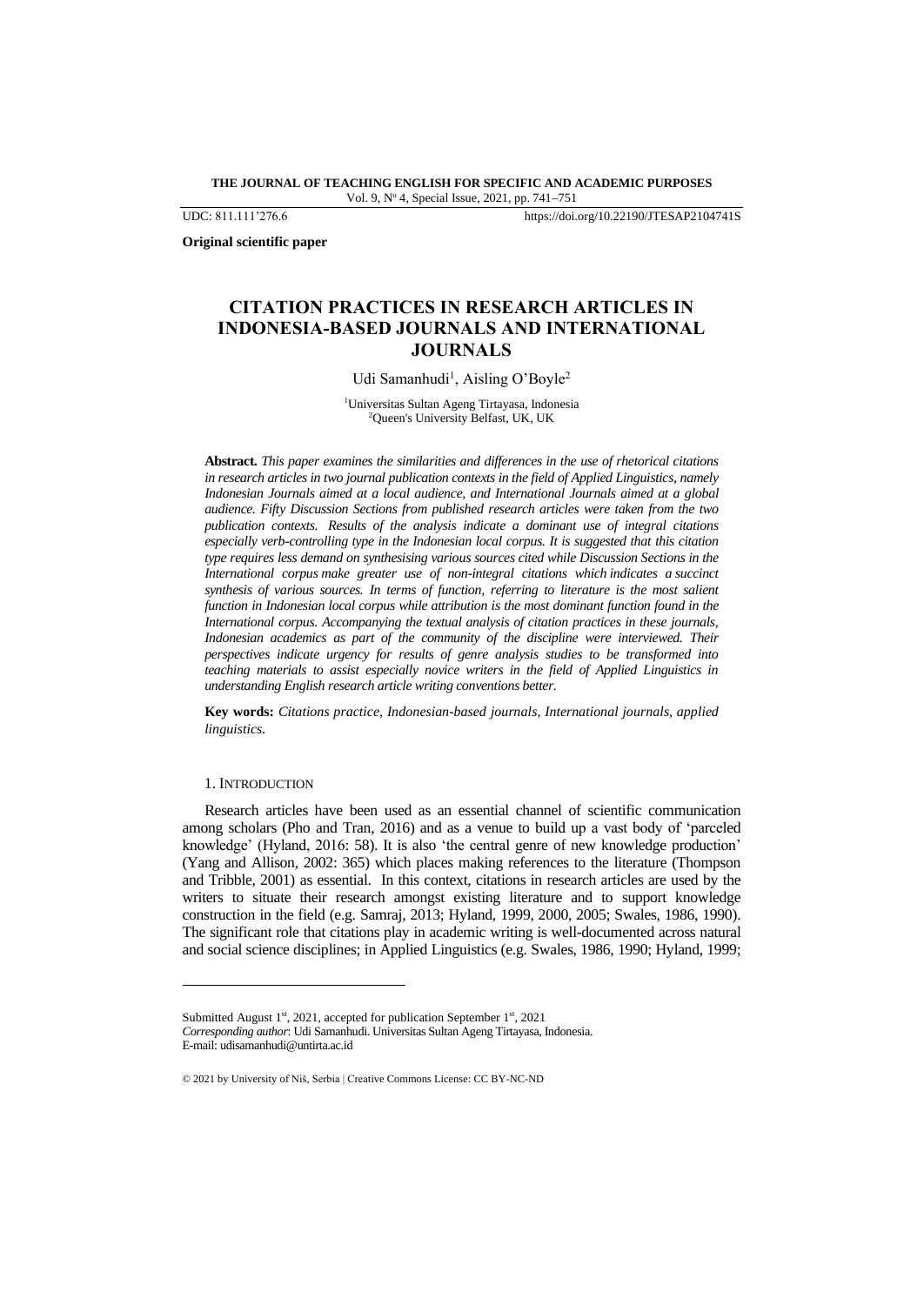# 742 U. SAMANHUDI, A. O'BOYLE

Thompson, 2000); Sociology of Science (e.g. Bazerman, 1988; Becher, 1989; Myers, 1990); and Information Science (White, 2004). The practice of citations in research article writing exists in order to make references to existing relevant sources and demonstrate critical engagement with current knowledge. Citations are used to signal what is already known about the subject of study, to align with a particular perspective, or indeed to point out the weaknesses in others' arguments (Swales and Feak, 2004; Mansourizadeh and Ahmad, 2011).

Informed by the aforementioned studies, this study seeks to examine types and functions of citations in Indonesian local English journals and International journals in the area of Applied Linguistics. Variations in the use of citations by paying attention to the potential impact of the broad knowledge categorisation concept (hard vs soft sciences) is also applied in the analysis of the findings from the two corpora of 'soft' discipline' called Applied Linguistics (Hyland, 2009a). These study focus especially on citation practices as 'the heart of academic writing' (Hyland, 2005, p. 15) in two different publishing contexts Indonesia-based Journals and International Journals publishing in the field of Applied Linguistics. To complement the textual analysis, a small qualitative social scientific interview with three Indonesian academics that have had experiences in writing for publication either for local English journals and international reputed journals in the area of Applied Linguistics was conducted. Two research questions were proposed in this research:

- (i) What are the similarities and differences between the two corpora of Discussions in the use of citations?
- (ii) What are Indonesian academics' perceptions of citations in research article writing for publication?

## 2. METHOD

To identify similarities and differences in the use of citations in two journal publication contexts in the field of Applied Linguistics a total of 50 research articles were selected from 10 journals in the area of Applied Linguistics. Five of the journals are peer-reviewed Indonesian local English journals (International journal of language education, International Journal of Language Education and Culture Review, International Journal of Education, International Journal of Education, The Indonesian Journal of Applied Linguistics) and other five are international journals in the area of Applied Linguistics (Applied Linguistics, TESOL Quarterly, Studies in Second Language Acquisition, The Journal of Second Language Writing, Language Learning Journal). The selected research articles from the ten journals were restricted to empirical studies (e.g. qualitative, quantitative and mixed method studies). Theoretical articles and articles published in special issues were excluded because the overall organisation (i.e. rhetorical structure) of an article may vary in accordance with its type (Cheng and Unsworth, 2016). The Discussion Sections of each article were identified and extracted in order to compile to form two corpora of RA Discussions from a single discipline of Applied Linguistics as there is a possibility that any observed differences may be due to differences in the discipline of the texts (Cominos, 2011).

In this study, the citations analysis that we conducted independently and manually, due to the small size of corpora analysed (Lee et al., 2018; Flowerdew, 2000), focused both on citation type and function. Using Swales' (1990) citation typologies of integral and nonintegral citations, the analysis was conducted by referring to the syntactic position of the names of authors cited (Swales, 1990; Mansourizadeh and Ahmad, 2011). Further analysis on integral citations was made identifying whether they were verb controlling or naming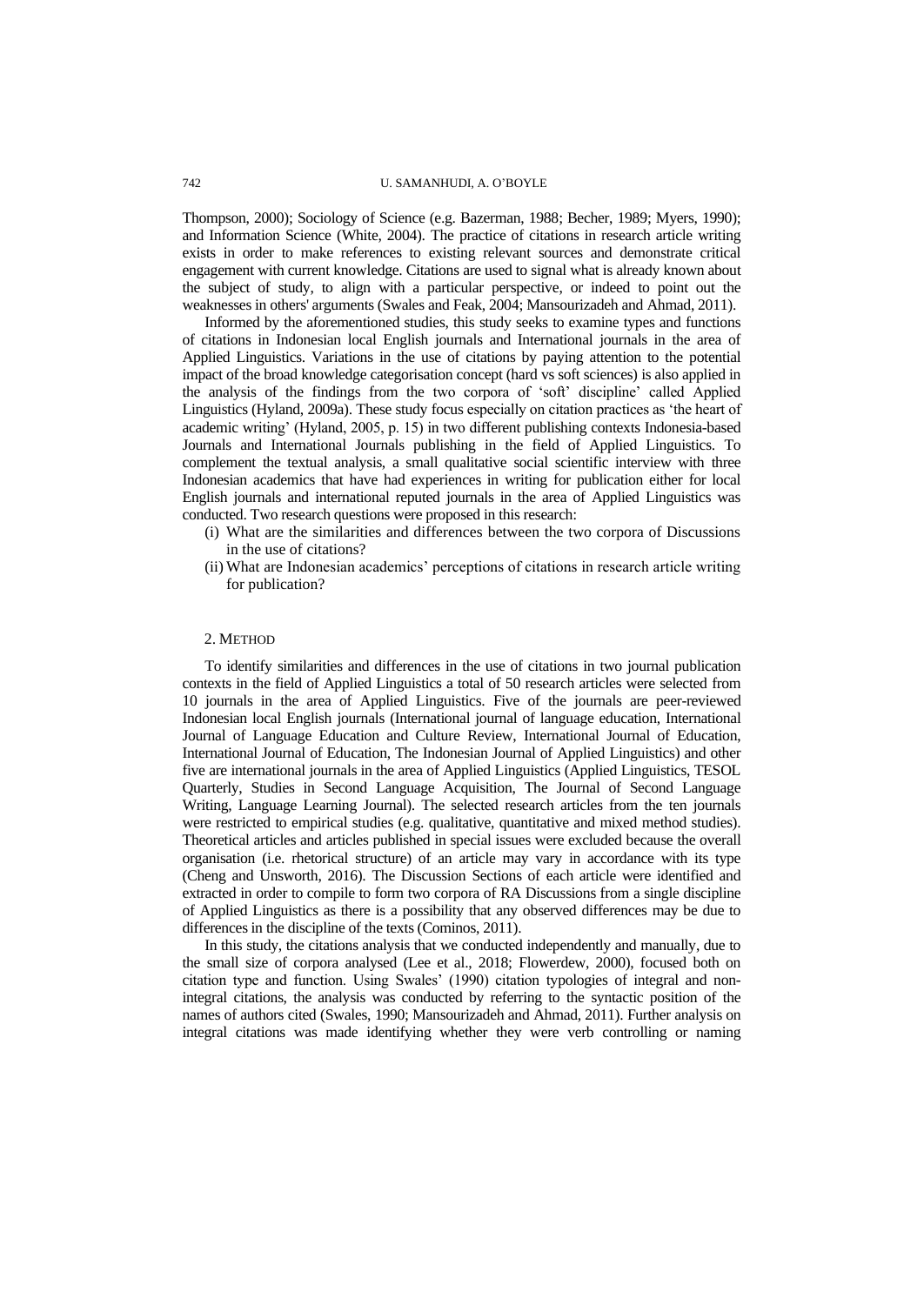(Thompson and Tribble, 2001). The number of citations per 1,000 words was computed for comparison across the two sub-corpora (Samraj, 2013). A numeric format in the form of figures in square brackets was applied where citations of both the integral and non-integral type were used by writers. To determine the number of citations, all brackets which included both single or multiple numbers were identified and counted. As suggested by Bloch and Chi (1995), multiple non-integral citations were counted as a single citation, as shown in '(Hampl, 2011; Ammar and Spada, 2011) [[3]]' from the above sample. In other words, the number of citations in this study corresponds to the frequency of occurrences of citations, regardless of them being single- or multiple-reference citations. All occurrences were then counted and categorised into different types and functions.

Functions of citations are determined by considering not only the sentence in which citations appear, but also the surrounding sentences (Samraj, 2013; Mansourizadeh and Ahmad, 2011). Harwood (2009) argues that, to a certain degree, authors' real intentions in using citations in their texts may not be accurately determined by simply considering the sentences surrounding the citations. However, he notes that it is possible to identify the rhetorical functions of citations by considering the discourse within which those citations appear. Thus, in order to identify the function of citations in research article Discussions in both corpora, texts were read and analysed several times and a list of possible functions of citations in both corpora produced. The list was revised as more texts were analysed in order to capture the range of functions, and to distinguish more effectively one function from another.

To complement the above textual analysis, three Indonesian academics with experience of writing for publishing were interviewed regarding their views on writing for international publication in general and citations use in English research articles in particular. Each interview lasted around 50 to 60 minutes and was tape-recorded and transcribed. As mentioned earlier, these qualitative semi-structured interviews focused both on general issues related to writing for publication purposes and more specific issues such as the roles of citations in Discussion Sections of research articles. However, data from these interviews were used as complementary element for the current study.

## 3. RESULTS

#### **3.1 Comparing Citation Types in Both Corpora of RA Discussions**

The results of the analysis indicated that both integral (IG) and non-integral (NIG) citations are used in research article Discussions in both Indonesian local corpus (ILC) and international corpus (IC), as can be seen in Table 1 below.

| <b>Types</b> | T C        |            |            |            |
|--------------|------------|------------|------------|------------|
|              | Raw Number | Percentage | Raw Number | Percentage |
| Integral     |            | 57.5       | 70         |            |
| Non-integral | 68         | 42.5       | 77         |            |
| Total        | . 60       | .00        | 249        | 100        |

Table 1 Total Types of Citations found in ILC and IC

The above table shows that in the Indonesian Local Corpus, there were a total of 160 citations; 57.5 % were integral citations; 42.5% were non-integral types. In the International Corpus 249 citations were identified, with a greater percentage of these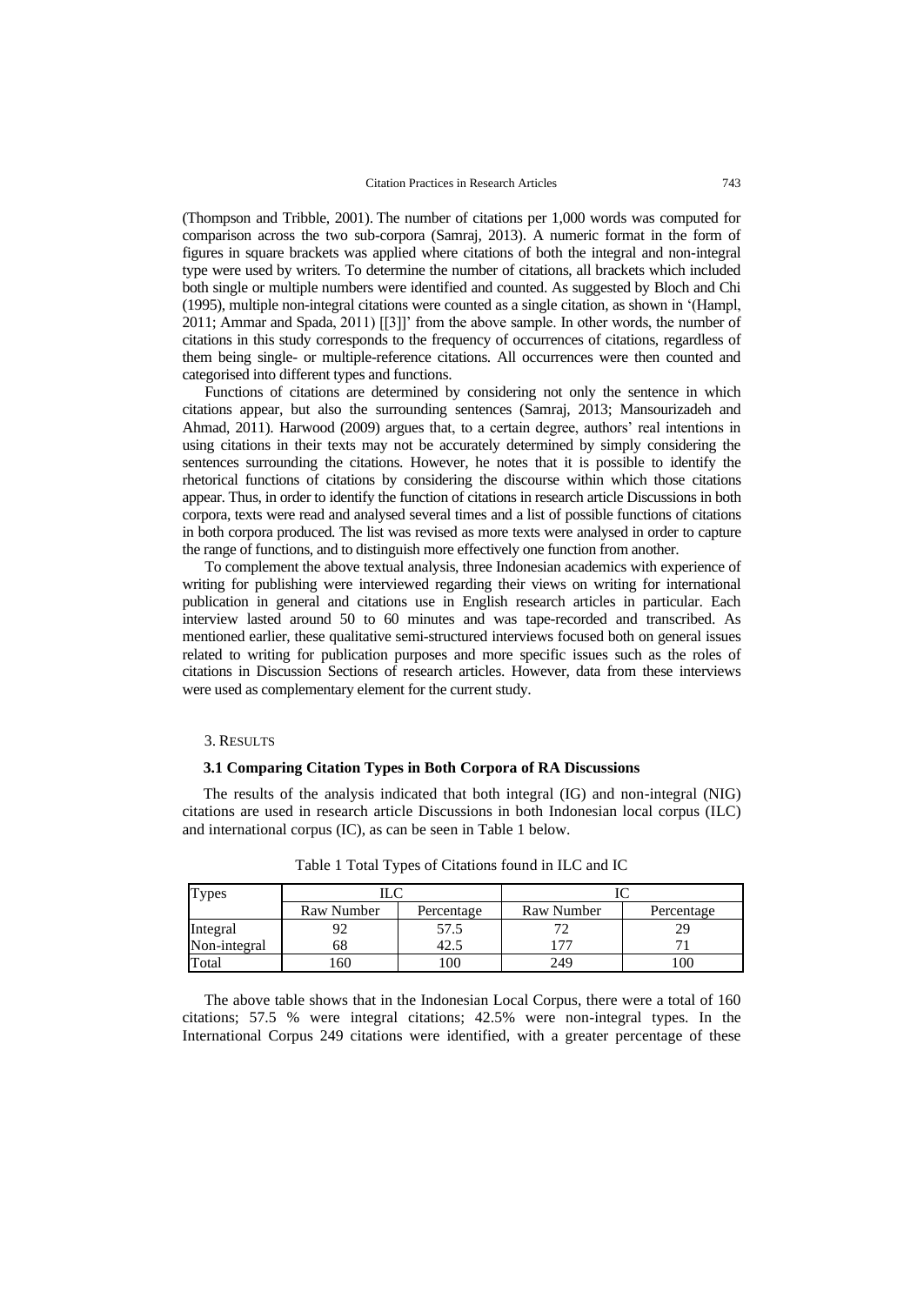being non-integral types (71%). Integral citations, on the other hand, comprise only 72 instances, a percentage of 29%. This suggests that Discussions Sections in the Indonesian local corpus are constructed with more emphasis on the cited authors' aims, mostly indicating support of previous researchers to claims made for acceptance by community members (Kafes, 2017). The apparent preference for use of non-integral citations over integral citations in the IC suggests Discussions are constructed with more emphasis on the message than on the cited authors, and this eventually keeps the flow of the arguments uninterrupted (Hewings et al. 2010), constructing a piece of text that is more likely to be objective and scientific (Thompson, 2005a; Hyland, 1999). Examples of integral and non-integral types of citations drawn from each corpus are presented below.

#### **Example 4**

#### **'Integral Citation'**

**A similar finding was demonstrated by Crossley et al. (2010),** who found that the use of more frequent words over time by learners correlated with the use of more polysemous words, suggesting that the more frequent words may have had more senses. **(Itl-Text5)**

**Restu, Atmowardoyo, and Akil (2018) states** that by having good communication skills, the teacher can develop good and close relationship with the students. **(Indo-Text5)**

#### **Example 5**

#### **'Non-Integral Citation'**

A more general interpretation is that there is a form expressed as 'Person +BE + Affect + Preposition + Entity' or 'Person +BE + Affect + clause' which matches the meaning of 'reaction to target', comprising a single construction. These interpretations are not inconsistent but suggest that constructions exist at various levels of delicacy **(Halliday 1985; Wible and Tsao 2017) (Itl-Text4)**

By applying PMI strategy, students are able to develop their thinking ability and easy to find solution of the problem **(Streeter, 2004 as quoted in Mirawati and Amri, 2013) (Indo-Text2)**

# **3.2. Citation Functions in Both Corpora of RA Discussions (ILC and IC)**

In the ILC, six functions of citations are identified: 'attribution', 'exemplification', 'further reference', 'application', 'evaluation' and 'comparison with other sources'. From these six functions (160 instances in total), 'comparison with other sources' is the most prevalent, with 74 instances, a percentage of 46.3%. The second most frequent function found in this corpus is 'attribution' (59, or 36.8% of the total instances). The remaining functions occur less frequently, such as 'evaluation' (8.2%), 'exemplification' (2.5%) and 'further reference'  $(2.5\%)$ . The other two functions identified in Petri $\zeta$ 's  $(2007)$ framework of citation 'statement of use' and 'establishing links between sources', were not found in this corpus. In the IC, all eight functions, as outlined in Petrić's (2007) framework of citation, are identified with 'attribution' as the most prevalent function (78 instances, or 32.4% of the total citation functions identified). 'Comparison with other sources' and 'application' are the second and third most prevalent functions of citation found in the IC, with 76 (31.5%) and 25 (10.3%) respectively. The rest of the functions are used less frequently with each occurring in fewer than 10% of instances. These include 'evaluation' (8.7%), 'exemplification' (8.3%), 'further reference' (6.6%), 'statement of use' (1.3 %), and 'establishing links between sources' (0.82%). Further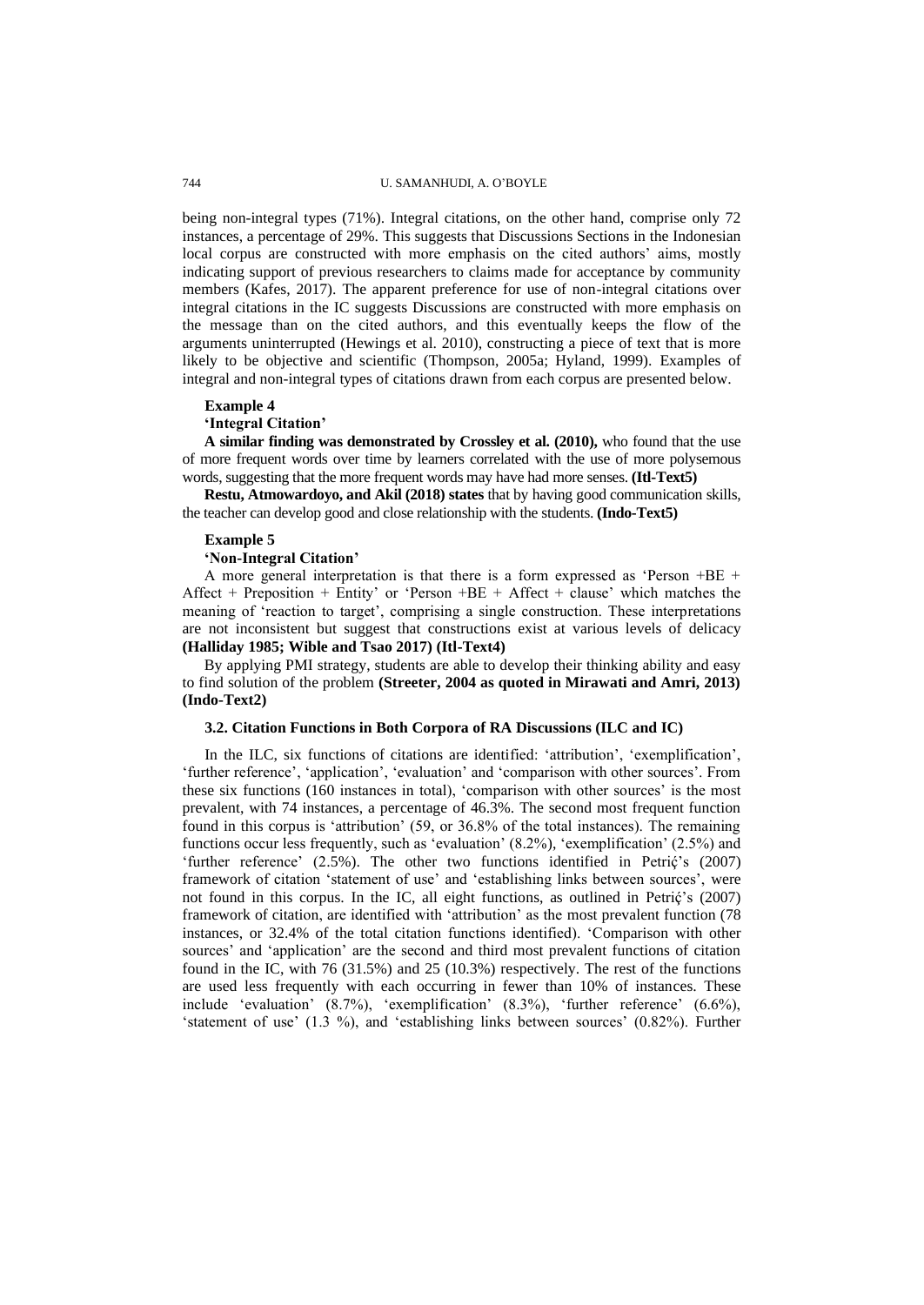explanation of each citation function identified in both corpora of RA Discussions is provided below.

# **'Attribution' in ILC and IC**

The first function of citation found in each corpus is 'attribution', which is used to attribute information or activity to sources. 'Attribution' is the most dominant citation function in the IC (32.4 %) and is the second highest in the Indonesian local corpus (36.8%).

## **Example 8**

Studies that have examined L2 lexical proficiency using computational methods have traditionally investigated features related to frequency, imageability, concreteness, meaningfulness, and **range (Morris and Cobb 2004; Crossley et al. 2010; Crossley et al. 2011; Kyle and Crossley 2015).** These studies have found that L2 learners exhibit growth in lexical proficiency in terms of the production of less frequent words, greater lexical diversity, and the use of less imageable, concrete, and meaningful language **(Ellis and Beaton 1993; Crossley et al. 2010; Salsbury et al. 2011; Crossley et al. 2013) (Itl-Text5)**

#### **Example 9**

Concerning with the use of podcast in EFL teaching, Szendeffy (2005) **stated that** podcast provide students and teachers with great full access and integration of material than tape recorders or videocassettes. **(Indo-Text4)**

# **'Exemplification' in ILC and IC**

The second function of citation found in both Indonesian local corpus and international corpus is '*exemplification'*– 2.5% of the Indonesian local corpus and 8.3% of the International corpus. This citation function is used to illustrate the writer's statement through source(s), usually preceded by *for example* or *e.g.*, as can be seen in Examples 7 and 8 below.

# **Example 10**

The Spanish teacher in Elola and Oskoz (2016), **for example**, used the two modalities to focus on form in her Word comments, and on content and style in the screencast. **(Itl-Text3)**

#### **Example 11**

The statistically significant relation between gender and the 16-year old adolescents' attitudes towards learning a foreign language as found in this study correlates with previous studies reporting that gender is one of many factors that has relation with one's attitudes towards learning a foreign language (**e.g**. Kobayashi, 2002; Clark &Trafford, 1995; Ellis, 1994; Bacon & Finnemann, 1992; Powell & Batters, 1985). **(Indo-Text2)**

# **'Further Reference' in ILC and IC**

The third function of 'further reference' is used in 2.5% in the Indonesian local corpus and 6.6% in the international corpus. This function is employed to refer to source(s) providing further information on an issue, usually in brackets/footnotes and preceded by *see*, as illustrated in the following examples.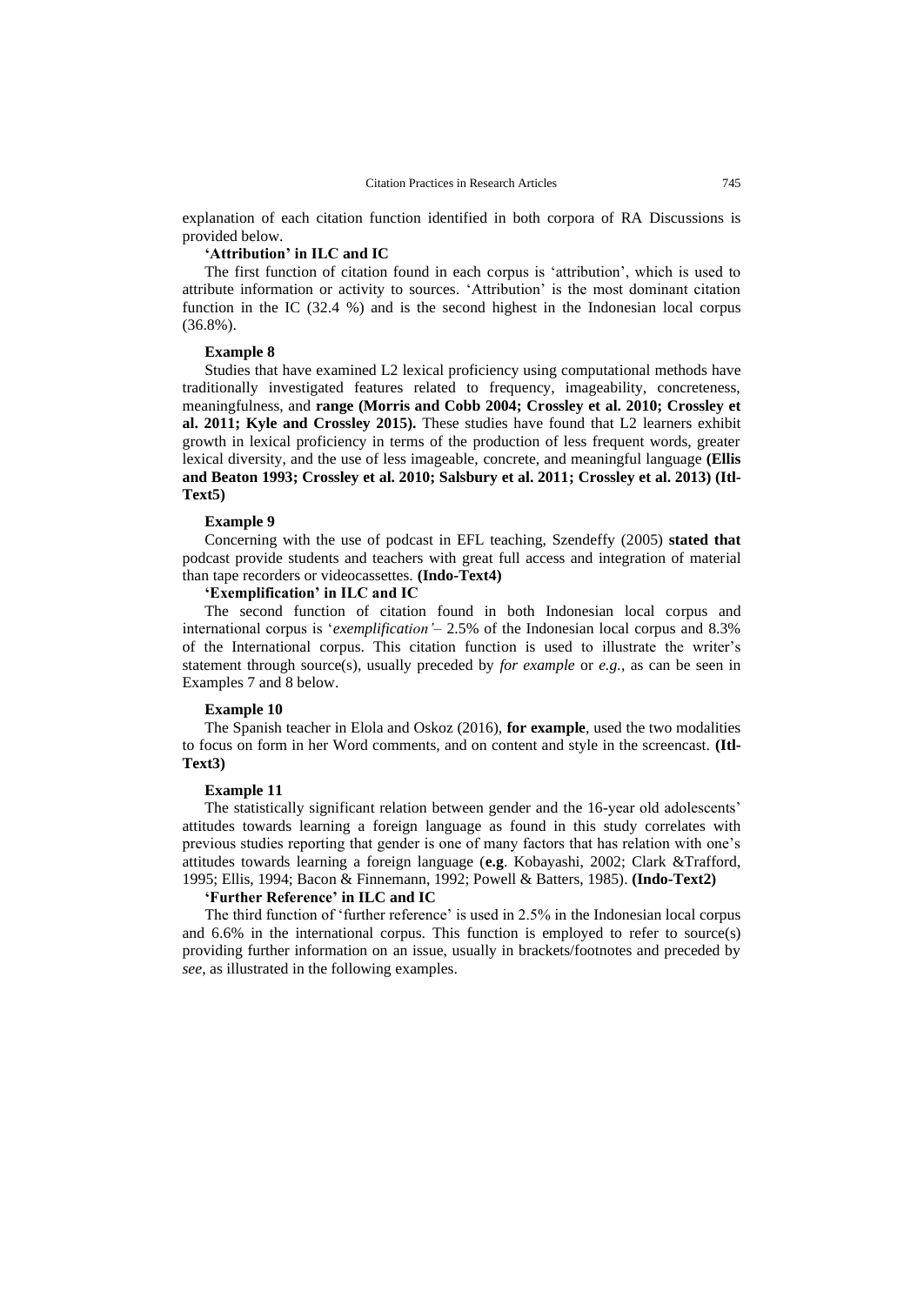# 746 U. SAMANHUDI, A. O'BOYLE

## **Example 12**

The present findings also contribute to reformulating how timescales are applied to track voice development—and more broadly, L2 development. In the CDST context (and on studies of L2 development in general—**see**, e.g. Leki et al. 2008). **(Itl-Text1)**

# **Example 13**

Previous studies reported that more exposure of English promotes English language learners' English development (**see** Gamez, 2015; Dewi, 2017). **(Indo-Text5)**

# **'Statement of Use' in ILC and IC**

The fourth function found is 'statement of use'. While no use of this function is found in the ILC, 1.3% appears in the international corpus. This function is used to state source(s) and purposes of source(s) used as in Example 14 drawn from the IC.

### **Example 14**

To explore our findings, **we will look to** the MOGUL framework of Sharwood Smith and Truscott (2014a, 2014b), which assumes that acquired and learned knowledge depend on active processing **(Itl-Text2)**

# **'Application' in ILC and IC**

The fifth function of citation found in both corpora is 'application', used in 3.7% of the ILC and 10.3% of the IC. This function is used in both corpora to make connections between source(s) and writer's work for writer's own purpose, as can be seen in Examples 15 and 16.

## **Example 15**

In the individual interview, agency is constructed as emerging from '**processes of confrontation with voices of others'** (Dufva and Aro 2014: 274). (Itl-Text2)

# **Example 16**

The dominant use of expansive resources, especially 'entertain', in the students' texts in this study is similar to the Engagement patterns of medical research articles, which have been characterized as being **"cautious, modest, or lacking assertion"** (Fryer, 2013, p. 198). **(Indo- Text6)**

## **'Evaluation' in ILC and IC**

The next citation function identified in both corpora is 'evaluation', used to evaluate source(s) using evaluative language. This function is employed in  $8.2\%$  of the ILC and 8.7% in the IC, as shown in the following Examples 17 and 18.

### **Example 17**

While Biber et al. (2013) quite **accurately point out** that measures such as MLT do not capture a particular identifiable type of complexity, the present study provides further evidence that MLT appears to be associated with higher writing quality. **(Itl-Text5)**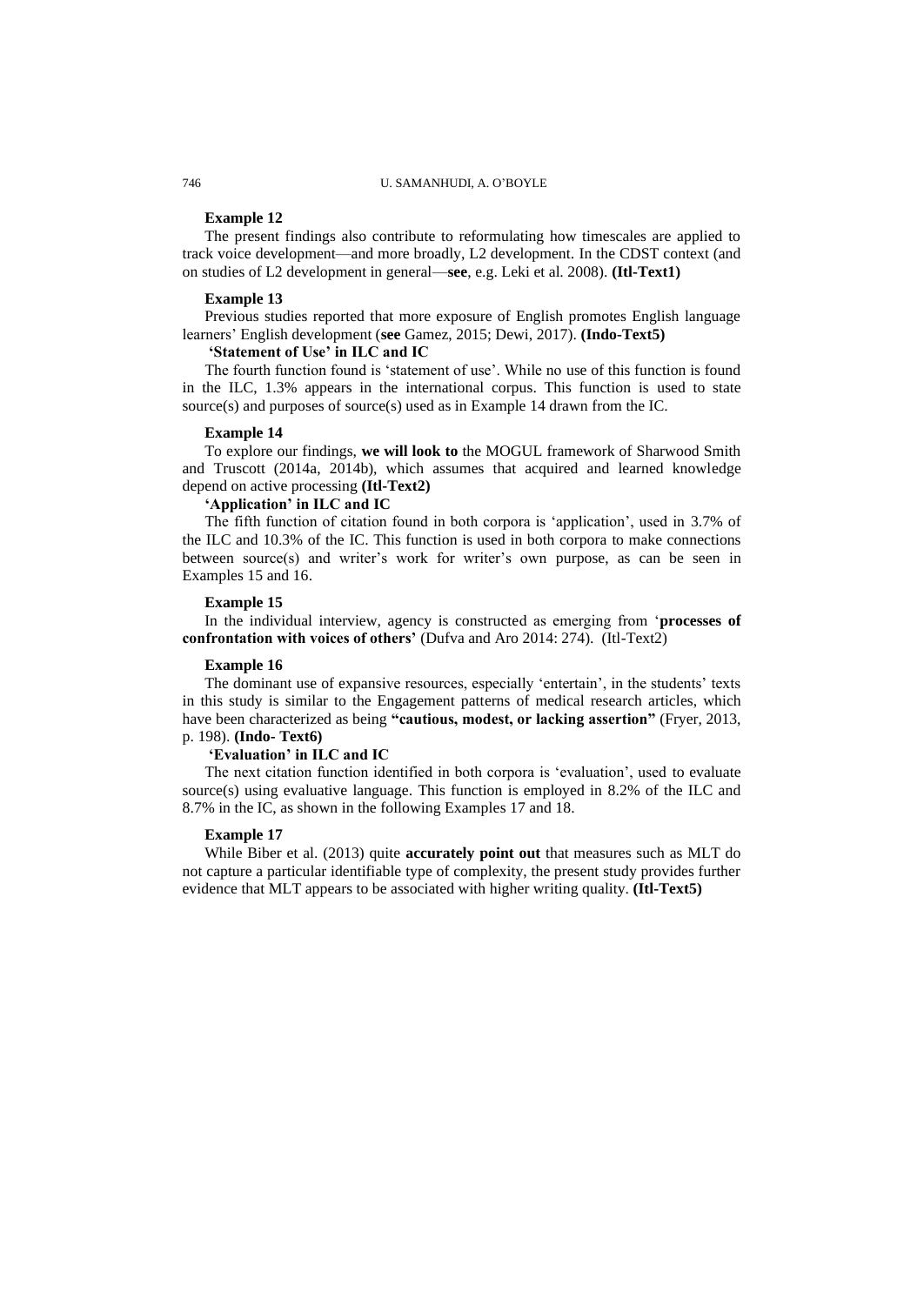# **Example 18**

Therefore, podcasts **can be used** as main sources or supplementary tools as suggested by previous research (Istanto, 2011, Abdous, 2009; Lee & Chan, 2007). **(Indo-Text4)**

## **'Establishing Links between Sources' in ILC and IC**

The next function of citation identified is 'establishing links between sources' to point to links between different sources. This is found in 0.82% of the IC but none (0%) occur in the ILC. This function can be seen in Example 19.

## **Example 19**

**Cameron (2001) has concerns** about writing being introduced too early, in relation to learners in the five-to-seven age group but suggests that eight-nine-year-olds are likely to be ready to cope with writing to support their learning. **This is supported by Swain (2000),** who identified how collaborative writing enhanced the learning of young pupils in Canada. **(Itl-Text4)**

# **'Comparison with Other Sources' in ILC and IC**

Finally, the last function found in the two corpora is 'comparison with other sources' to indicate similarities or differences with findings from previous studies. This function is the second highest function in the ILC (46.3%) and is the most dominant in the IC (31.5%).

# **Example 20**

**A similar finding** was demonstrated by Crossley et al. (2010), who found that the use of more frequent words over time by learners correlated with the use of more polysemous words, suggesting that the more frequent words may have had more senses. **(Itl-Text5)**

In addition, **unlike previous scholarship on voice** that has focused on its long-term development (Ivanić, 1997; Dressen-Hammouda, 2014), these findings promote how studies on short-term development can expand present conceptualizations of voice construction. **(Itl-Text1.**

#### 4. DISCUSSION

The above findings have shown that, in the two corpora of RA Discussions, variations occur in both frequency, type and function of citations. In terms of citation types, Discussion Sections in the Indonesian local corpus evidence more integral than nonintegral citations. This use of integral citations in the Indonesian local corpus shows that Discussions Sections in this corpus are constructed mostly through attributing whole responsibility to a single source or scholar cited (Kafes, 2017). This majority use of integral citations in the Indonesian local corpus may also suggest that Discussion Sections in this corpus are created to 'position a reader to accept rather than challenge the referenced propositions' (Coffin, 2009: 178) by showing how earlier relevant studies support their own (Hyland and Feng, 2017). It has been suggested that integral citation is a simpler form of citation (Jalilifar, 2012) which makes fewer demands on the author in synthesising various sources cited (Swales, 2014).

We argued earlier in this paper that the analysis of citation function emphasises the intentions writers realize by using citations and that through textual analysis it possible to identify the rhetorical functions of citations by considering the discourse within which those citations appear. However, in order to further pursue the notion of 'real intentions'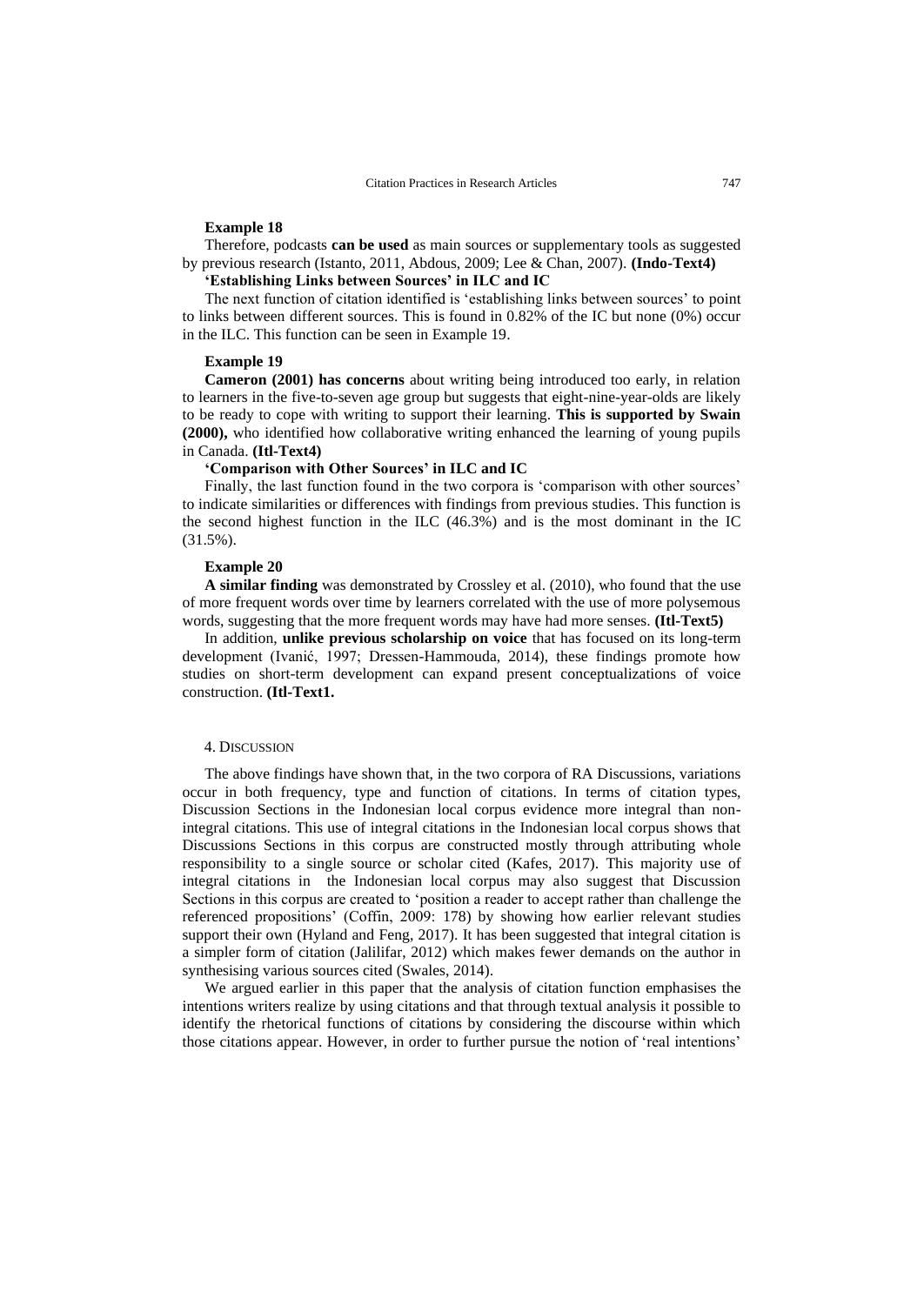with regard to using (or avoiding) citations we draw on data collected from interviews conducted with three Indonesian academics. In their interviews on the topic writing for academic publishing in English, the interviewees each pointed to the importance and challenges of citation practices in their academic writing. During the interview, Rani (pseudonym), for example, said:

I think the reason for why I find it difficult to deal with citations is that I did not have a good access to current literature, especially research articles from highly reputed journals in TESOL, for example. So I rarely paid attention to how citations are employed in an academic text like a research article. I mean it is important to refer to good quality English research articles so we can see how expert writers cite other people's work (*Rani, translated version)*.

This challenges in citations practice among Indonesian academics in general could also be explained by a lack of resources and limited access to the literature that leads to the writers' lack of understanding of the importance of citation in academic texts (Adnan, 2014, 2009; Arsyad, 2013; Lillis and Curry, 2014) and RA writing practice in Indonesia (Arsyad, 2013). In his analysis of 47 Indonesian RA Discussion Sections published in Indonesian local journals in the Social Sciences and Humanities, Arsyad found an absence of references to previous research findings in the majority of the texts he analysed. This suggests that in research article writing practice in the Indonesian language published in Indonesian journals, writing a Discussion Section without citations is probably still possible, so that a similar practice would probably be transferred when writing RAs in English, especially among Indonesian novice researchers.

Unlike in Indonesian local corpus, Discussions Sections in the international corpus are mostly backgrounded through non-integral citations, as this type of citation is the most dominant in this corpus. This finding confirms Hyland and Feng's (2017) study. In their analysis of a corpus of 2.2 million words from the same leading journals in four disciplines (Applied Linguistics, Sociology, Biology and Electrical Engineering) in 1965, 1985, and 2015, Hyland and Feng found a new trend of using non-integral citations of most writers in leading international journals, indicating a general trend towards emphasising the reported studies rather than works cited among experts.

In terms of citation function, 'attribution' is used in a high percentage in each corpus. It is the highest function in IC (32.4%) and the second highest function in ILC (36.8%). This finding is not surprising because 'attribution' is a basic citation and is 'rhetorically the simplest' (Petrić, 2007: 247). It seems less demanding on writers' advanced rhetorical skills as compared to other functions like 'evaluation'. This textual finding is in line with data from the interview.

When I write, I tend to use citations that support my findings or my ideas. But I also try to find out contradictory ideas so that I can show my position between the two. I do this because I know that when I only cite those which support, the discussion would be so narrow. With the pro and contra, our writing would sound more critical (Tio, *Pseudonym*).

The above discussion sheds new light on the perception that a 'soft' discipline like Applied Linguistics would likely use more integral citations (Hyland, 1999); this is not always correct. The fact that more non-integral citations are used in research article Discussions in the international corpus, for example, has evidenced that this citation type has been important in the creation of convincing and persuasive claims in this area. In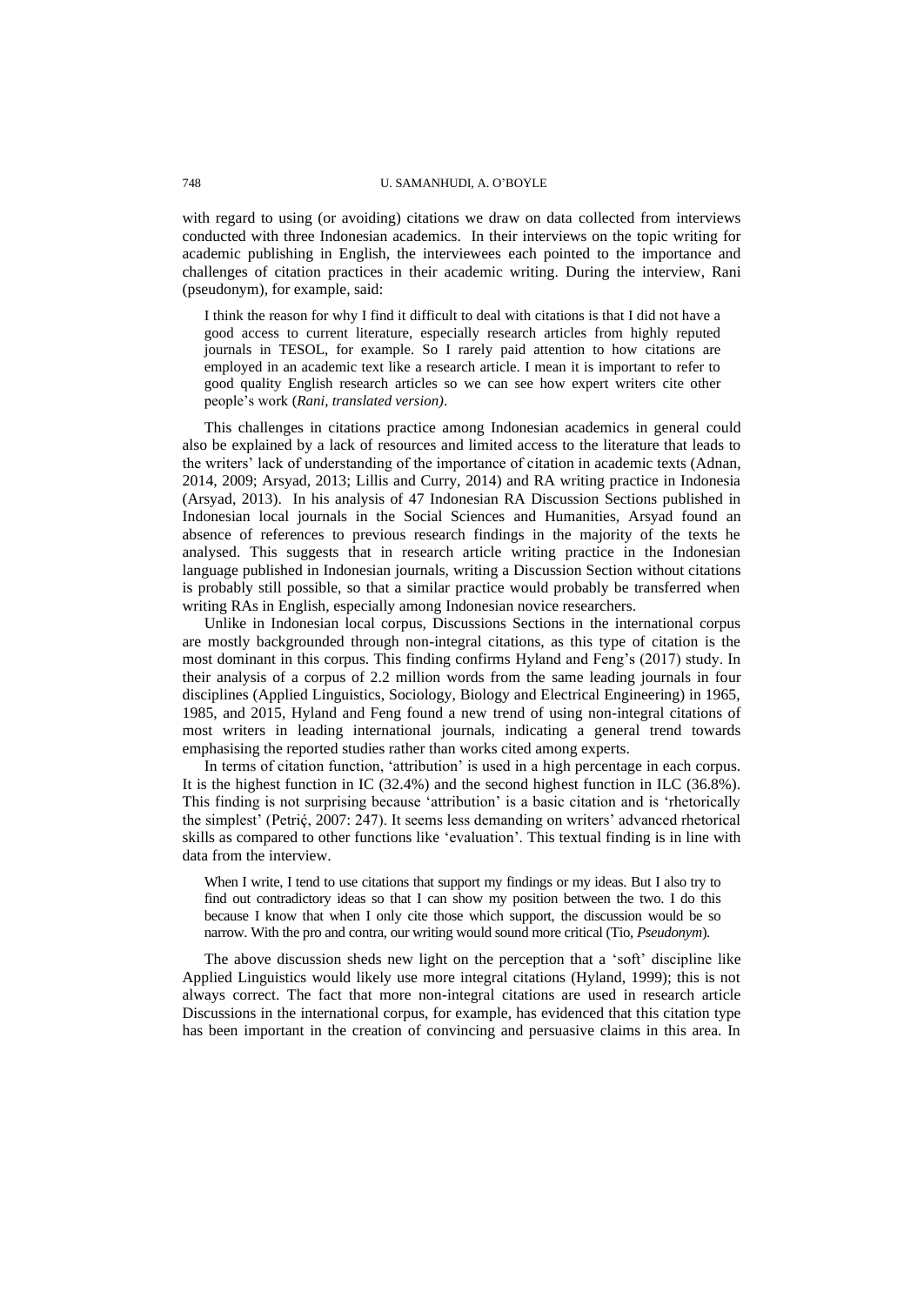addition, the dominant use of both 'attribute' and 'comparing with other sources' functions in both corpora is in line with a study by Harwood (2009), that in soft science, citations are employed to engage with readers.

# 5. CONCLUSION

The findings of this study support the idea that academics writing in local non-English backgrounds are likely to use integral citations of verb-controlling type, as reported by previous studies (e.g. Mansourizadeh and Ahmad, 2011; Jalilifar, 2012). This is indicated by the use of more integral citations of verb-controlling than non-integral type in RA Discussion Sections in the Indonesian local corpus whereby the writers are Indonesian academics in which English is treated as a foreign language nationally (Arsyad et al., 2019; Adnan, 2014). It has been argued that such a dominant use of this citation type could be due to its simplicity in that this citation type requires less demand on synthesising various sources cited (Swales, 2014) and has been typically used in RAs written by novice academics (ElMalik and Nesi, 2008).

This preference for integral citation practices identified in the Indonesian local corpus is in contrast to the international and cross-disciplinary trend of using non-integral citations first identified by Hyland and Feng (2017) Discussion Sections in the international corpus were found to make greater use of non-integral citations, which synthesize various sources to do so. Finally, the dominant use of two citation functions (i.e. to attribute and to compare with other sources) as shown in each corpus has brought further evidence that in soft sciences citations are used to advance the credibility and the acceptability of the proposed claims by especially expert members of the discourse community (Hyland, 2004). This has been evidenced through attributing the claim to previous researchers in the field and by comparing their claims with results of previous studies in the same area (Hyland, 1997, 2000).

ACKNOWLEDGEMENT**.** I would like to thank the reviewers of the journal for their expert advice and comments on this paper and the Indonesian Endowment Fund for Education Scholarship (LPDP) for its funding support.

# **REFERENCES**

- Adnan, Z. (2014). 'Prospects of Indonesian Research Articles (RAs) Being Considered for Publication in Centre Journals: A Comparative Study of Rhetorical Patterns of RAs in Selected Humanities and Hard Science Disciplines', in Lyda, Andrzej and KrystynaWarchal (Eds) *Occupying Niches: Interculturality, Cross-culturality and Aculturality in Academic Research*, Cham Heildeberg: Springer, pp: 66-79.
- Adnan, Z. (2009). Some potential problems for research articles written by Indonesian academics when submitted to international English language journals. *The Asian EFL Journal Quarterly*, *11*(1), 107-125.
- Arsyad, S. (2013a). A genre-based analysis on discussion section of research articles in Indonesian written by Indonesian speakers. *International Journal of Linguistics*, *5*(4),50- 70. (https://files.eric.ed.gov/fulltext/ED569128.pdf)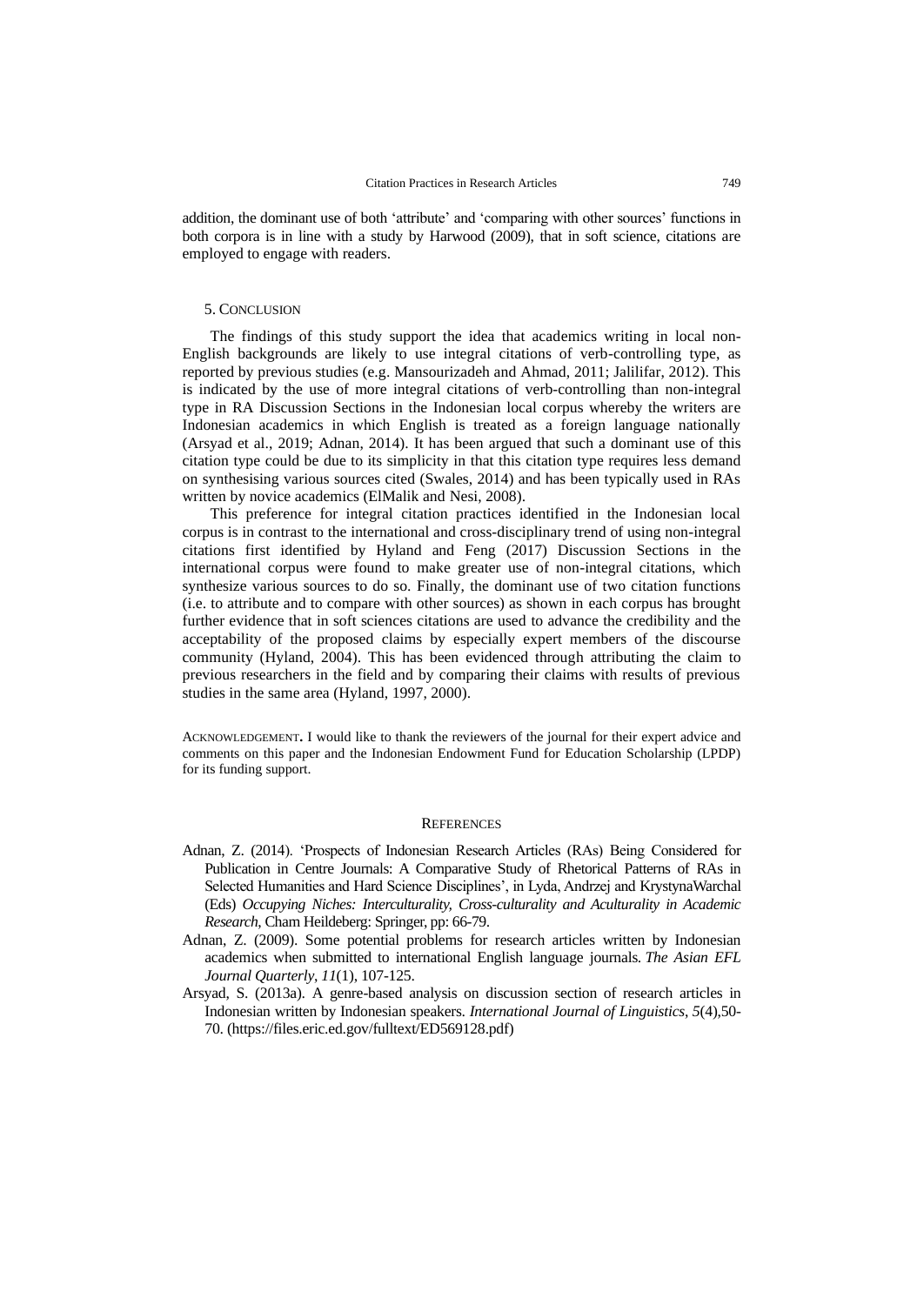#### 750 U. SAMANHUDI, A. O'BOYLE

- Arsyad, S., Zaim, M., & Susyla, D. (2019). Review and citation style in research article introductions: a comparative study between national and international English-medium journals in medical sciences. *Discourse and Interaction*, *11*(1), 28-51.
- Basturkmen, H. (2012). A genre-based investigation of discussion sections of research articles in dentistry and disciplinary variation. *Journal of English for Academic Purposes*, *11*(2), 134-144.
- Bazerman, C. (1988). Shaping written knowledge: The genre and activity of the experimental article in science. Madison: University of Wisconsin Press.
- Becher, T. (1989). Academic tribes and territories: Intellectual enquiry and the cultures of the Disciplines. Milton Keynes: SRHE/ Open University Press.
- Cheng, F. W., & Unsworth, L. (2016). Stance-taking as negotiating academic conflict in applied linguistics research article discussion sections. *Journal of English for Academic Purposes*, *24*, 43-57.
- Coffin, C. J. (2009). Incorporating and evaluating voices in a film studies thesis. *Writing & pedagogy*, *1*(2), 163-193.
- Cominos, N. (2011). Managing the subjective: Exploring dialogistic positioning in undergraduate essays (Unpublished PhD thesis). South Australia: University of Adelaide.
- Curry, M. J., & Lillis, T. M. (2014). Strategies and tactics in academic knowledge production by multilingual scholars. *Education Policy Analysis Archives*, *22*, 32.
- ElMalik, A. T., & Nesi, H. (2008). Publishing research in a second language: the case of Sudanese contributors to international medical journals. *Journal of English for Academic Purposes,* 7, 87-96
- Harwood, N. (2009). An interview-based study of the functions of citations in academic writing across two disciplines. *Journal of Pragmatics*, *41*(3), 497-518
- Hewings, A., Lillis, T., & Vladimirou, D. (2010). Who's citing whose writings? A corpus based study of citations as interpersonal resource in English medium national and English medium international journals. *Journal of English for Academic Purposes*, *9*(2), 102-115.
- Hyland, K., & Jiang, F. (2017). Points of reference: Changing patterns of academic citation. *Applied Linguistics*, *40*(1), 64-85.
- Hyland, K. (2016). Academic publishing and the myth of linguistic injustice. *Journal of Second Language Writing*, *31*, 58-69.
- Hyland, K. (2000). *Disciplinary Discourse: Social Interactions in Academic Writing*. Essex: Longman.
- Hyland, K. (2004). *Disciplinary discourses, Michigan classics ed.: Social interactions in academic writing*. University of Michigan Press.
- Hyland, K. (2005) A convincing argument: corpus analysis and academic persuasion. In Connor, U. & Upton, T. (Eds.) Discourse in the Professions: Perspectives from Corpus Linguistics. Amsterdam: Benjamins. pp 87-114.
- Hyland, K. (1999b). Academic attribution: Citation and the construction of disciplinary knowledge. *Applied linguistics*, *20*(3), 341-367.
- Hyland, K. (1997). Scientific claims and community values: Articulating an academic culture. *Language & Communication, 17*(1), 19-31.
- Hutchinson, T., & Waters, A. (1987) *English for Specific Purposes: A Learning-centred Approach.* Cambridge, UK: Cambridge University Press.
- Jalilifar, A., Hayati, A. M., & Namdari, N. (2012). Comparative study of research article discussion sections of local and international applied linguistic journals. *The Journal of Asia TEFL*, *9*(1), 1-29.